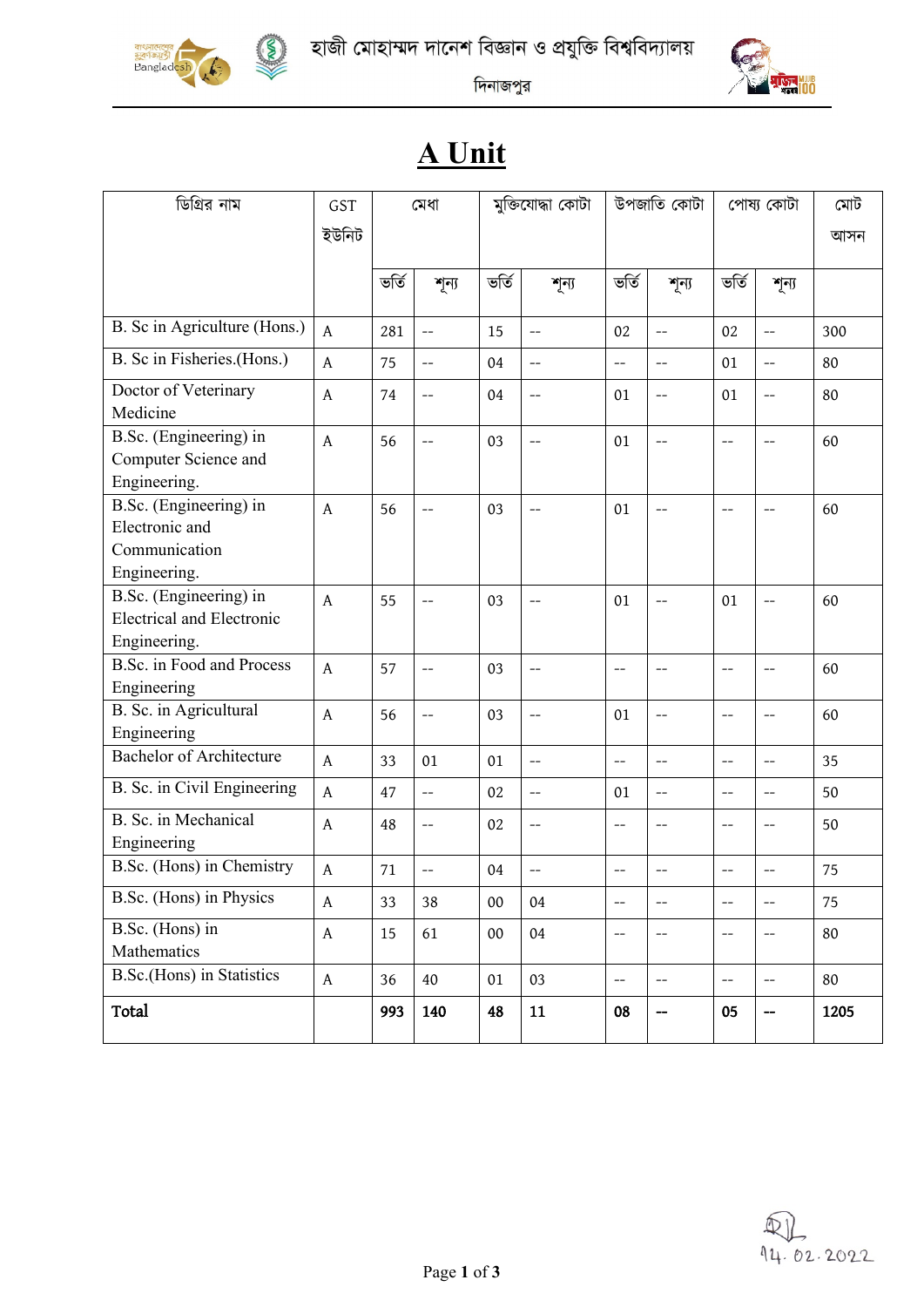





দিনাজপুর

## **B Unit**

| ডিগ্রির নাম                             | $GST$ ইউনিট                       | মেধা           |       | মুক্তিযোদ্ধা কোটা |                | উপজাতি কোটা              |                          | পোষ্য কোটা               |                          | মোট |
|-----------------------------------------|-----------------------------------|----------------|-------|-------------------|----------------|--------------------------|--------------------------|--------------------------|--------------------------|-----|
|                                         |                                   | ভৰ্তি          | শূন্য | ভৰ্তি             | শূন্য          | ভৰ্তি                    | শূন্য                    | ভৰ্তি                    | শূন্য                    | আসন |
| B.S.S. (Hons) in<br>Sociology           | Arts                              | 20             | 18    | 02                | 00             | $\overline{\phantom{a}}$ | $\overline{a}$           | $\overline{\phantom{a}}$ | $-$                      | 40  |
| B.S.S. (Hons) in<br>Economics           | Arts                              | 24             | 01    | 01                | 00             | --                       | $-$                      | 01                       | $00\,$                   | 27  |
| B.A. (Hons) in<br>English               | Arts                              | 37             | 00    | 02                | 00             | $\overline{\phantom{a}}$ | $\overline{\phantom{a}}$ | 01                       | 00                       | 40  |
| B.S.S. (Hons) in<br>Development Studies | Arts                              | 0 <sub>0</sub> | 13    | 01                | $00\,$         | Ξ.                       | ÷-                       | $\overline{\phantom{a}}$ | u.                       | 14  |
| <b>Total</b>                            | <b>Arts</b>                       | 81             | 32    | 06                | 00             | 00                       | 00                       | 02                       | 00                       | 121 |
| B.S.S. (Hons) in<br>Sociology           | Science and<br>Commerce           | 26             | 11    | 01                | 01             | 01                       | $00\,$                   | $\overline{a}$           | $\overline{\phantom{a}}$ | 40  |
| B.S.S. (Hons) in<br>Economics           | Science and<br>Commerce           | 49             | 00    | 03                | 0 <sub>0</sub> | 00                       | 01                       | 44                       | цц.                      | 53  |
| B.A. (Hons) in<br>English               | Science and<br>Commerce           | 37             | 00    | 02                | 00             | 01                       | $00\,$                   | $\overline{\phantom{a}}$ | $\overline{\phantom{a}}$ | 40  |
| B.S.S. (Hons) in<br>Development Studies | Science and<br>Commerce           | 17             | 07    | 01                | 00             | 01                       | 00                       | $\overline{\phantom{a}}$ | $\overline{\phantom{a}}$ | 26  |
| <b>Total</b>                            | <b>Science</b><br>and<br>Commerce | 129            | 18    | 07                | 01             | 03                       | 01                       | 00                       | 00                       | 159 |